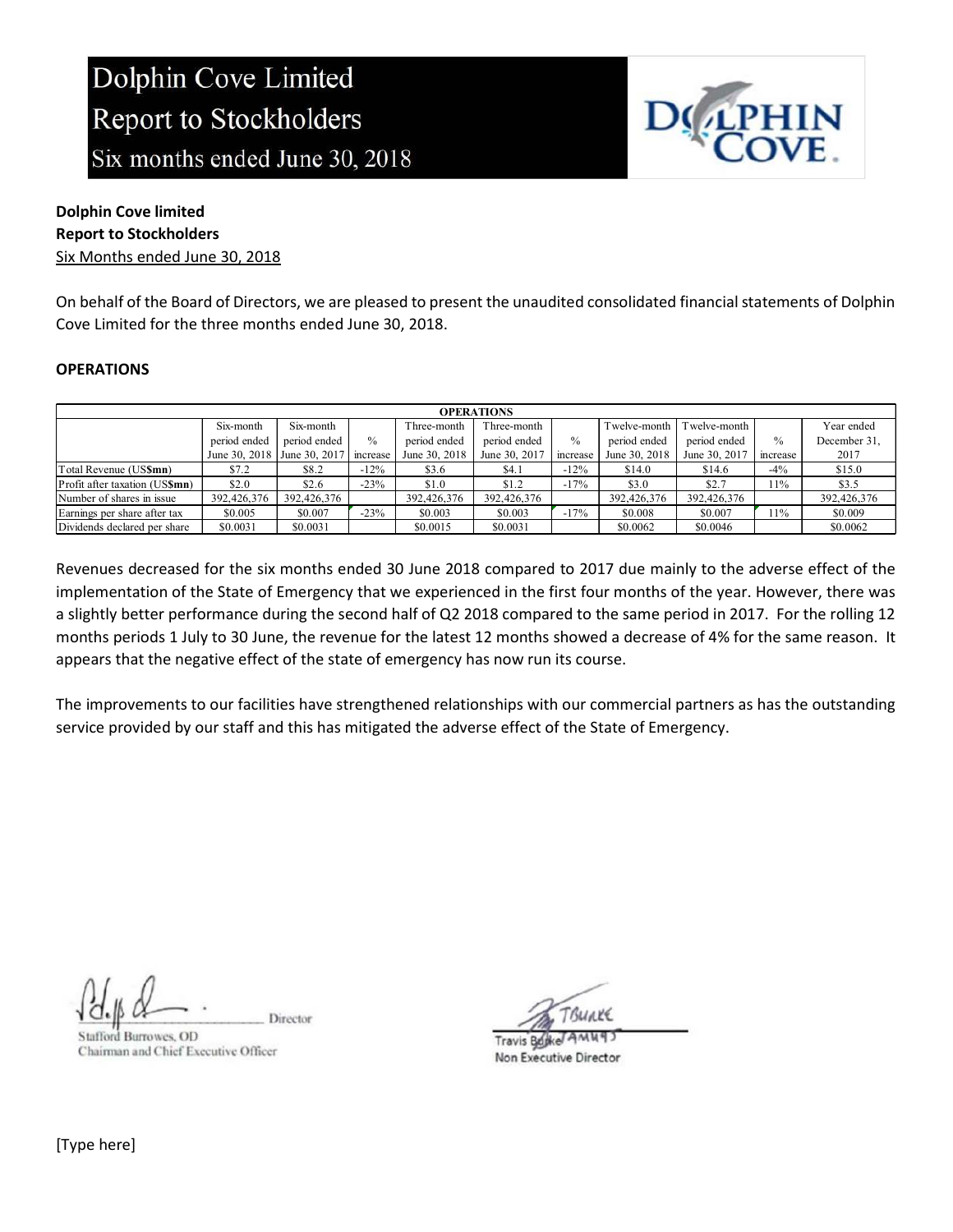

### FINANCIAL POSITION

| <b>FINANCIAL POSITION</b> |               |               |               |              |               |  |  |
|---------------------------|---------------|---------------|---------------|--------------|---------------|--|--|
|                           |               |               |               | As at        |               |  |  |
|                           | As at         | As at         | $\frac{0}{0}$ | December 31, | $\frac{0}{0}$ |  |  |
|                           | June 30, 2018 | June 30, 2017 | mcrease       | 2017         | mcrease       |  |  |
| Working Capital (US\$mn)  | \$1.7         | \$3.2\$       | $-47%$        | \$1.5        | 13%           |  |  |
| Fixed Assets (US\$mn)     | \$25.3        | \$24.5        | 3%            | \$24.9       | $2\%$         |  |  |
| Net Assets (US\$mn)       | \$27.3        | \$26.8        | $2\%$         | \$26.4       | 3%            |  |  |
| Debt to Equity ratio      | 0.02:1        | 0.04:1        |               | 0.02:1       |               |  |  |
| Net assets per share      | \$0.07        | \$0.07        | $2\%$         | \$0.07       | 3%            |  |  |
| Market price (J\$mn)      | \$16.80       | \$20.00       | $-16\%$       | \$16.00      | $5\%$         |  |  |
| Market/Book value         | 1.86          | 2.25          | $-17%$        | 1.83         | 2%            |  |  |

Working Capital declined as a result of the reduction of long term liabilities and improvements and additions to fixed assets. The increase in amounts due from related parties included in current assets is due to the increase in credit terms of our E-commerce entities as well as the "shelter fee" being charged to our sister company World of Dolphins Inc. for the Dolphins brought to Jamaica after the hurricanes that hit the BVI Islands last year, we expect an improvement in the collections from related parties during the Q3 based on the new agreement signed this year.

Our overseas and local projects are still in the planning stages and are being refined to optimize the cost and benefits of the investments and we anticipate being able to provide a more definitive report on this matter in the third quarter of 2018.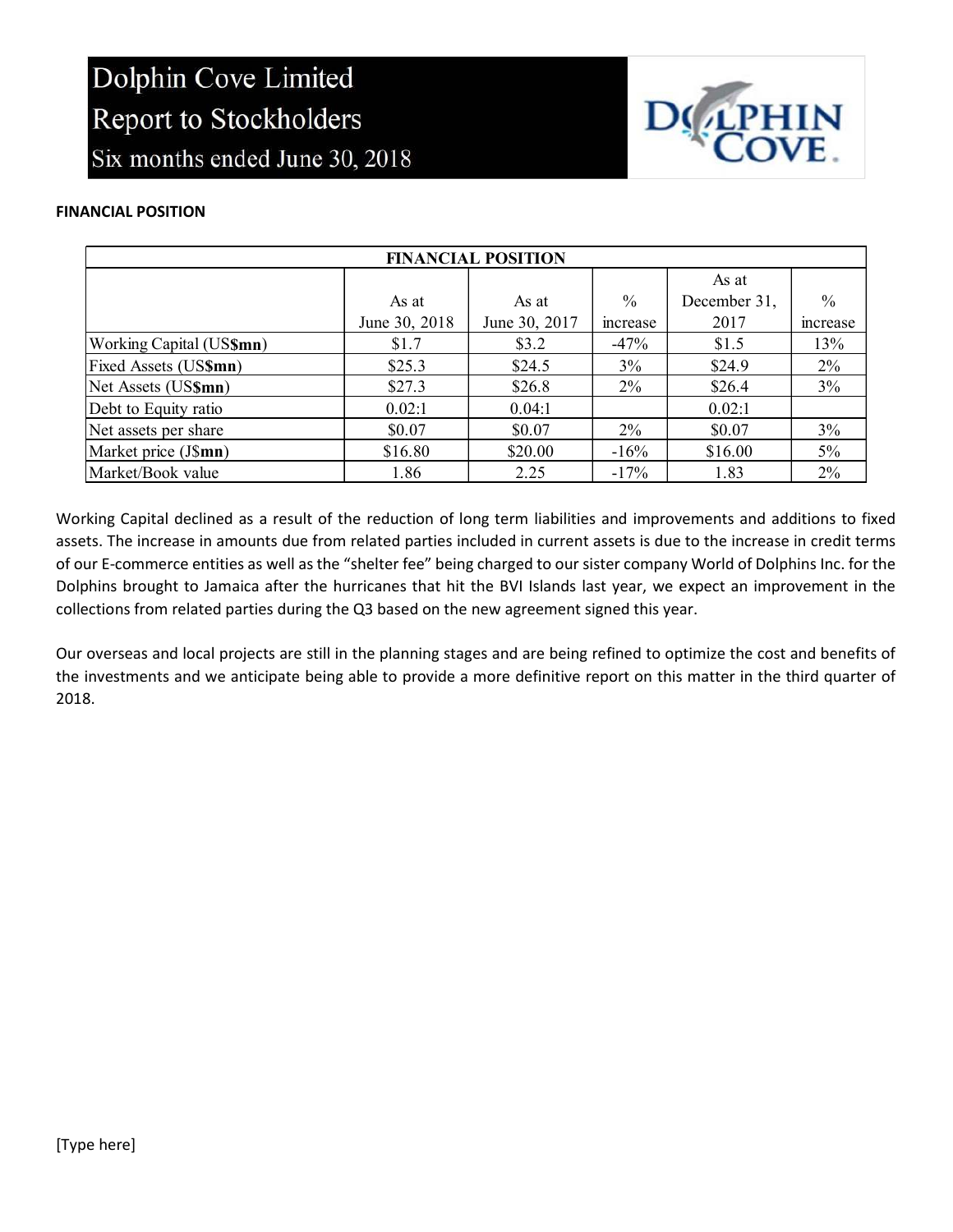

### DOLPHIN COVE LIMITED

#### Interim Statement of Financial Position As At June 30, 2018

|                                          | As at<br>June 30, 2018 | As at<br>June 30, 2017 | As at<br>December 31, 2017 |
|------------------------------------------|------------------------|------------------------|----------------------------|
|                                          |                        |                        |                            |
|                                          | <b>Unaudited</b>       | <b>Unaudited</b>       | <b>Audited</b>             |
| <b>CURRENT ASSETS</b>                    |                        |                        |                            |
| Cash and cash equivalents                | 898,393                | 2,545,407              | 850,676                    |
| Investments                              | 2,127                  | 1,995                  | 2,127                      |
| Accounts receivable                      | 1,411,052              | 2,376,805              | 1,975,490                  |
| Due from related parties                 | 779,590                | 510,780                | 28,896                     |
| Taxation recoverable                     | 28,896                 | 71,267                 | 339,788                    |
| Inventories                              | 617,318                | 567,613                | 376,059                    |
|                                          | 3,737,375              | 6,073,867              | 3,573,036                  |
| NON-CURRENT ASSETS                       |                        |                        |                            |
| Property, plant and equipment            | 21,495,158             | 20,397,959             | 20,931,448                 |
| Live Assets                              | 3,842,889              | 4,139,294              | 3,968,868                  |
| Due from Related company                 | 1,110,012              | 110,000                | 1,110,012                  |
|                                          | 26,448,058             | 24,647,253             | 26,010,328                 |
| <b>TOTAL ASSETS</b>                      | \$<br>30,185,434       | 30,721,120             | 29,583,364                 |
| <b>CURRENT LIABILITIES</b>               |                        |                        |                            |
| Bank overdrafts                          | 75,903                 | 256,527                | 18,746                     |
| Accounts payable                         | 1,442,737              | 1,426,777              | 1,576,306                  |
| Current portion of long term liabilities | 382,432                | 734,575                | 404,505                    |
| Taxation payable                         | 18,240                 |                        | 35,928                     |
| Due to other related companies           | 167,009                | 473,034                | 20,800                     |
|                                          | 2,086,322              | 2,890,913              | 2,056,285                  |
|                                          |                        |                        |                            |
| NON-CURRENT LIABILITY                    |                        |                        |                            |
| Deferred tax liability                   | 776,917                | 586,421                | 856,916                    |
| Long term loans                          | 53,646                 | 412,501                | 226,164                    |
|                                          | 830,562                | 998,922                | 1,083,080                  |
| <b>SHAREHOLDERS' EQUITY</b>              |                        |                        |                            |
| Share capital                            | 3,654,390              | 3,654,390              | 3,654,390                  |
| Capital Reserve                          | 10,545,590             | 10,655,445             | 10,560,310                 |
| <b>Retained Earnings</b>                 | 13,068,569             | 12,521,450             | 12,229,299                 |
|                                          | 27,268,549             | 26,831,285             | 26,443,999                 |
| TOTAL EQUITY AND LIABILITIES             | \$<br>30,185,434       | 30,721,120             | 29,583,364                 |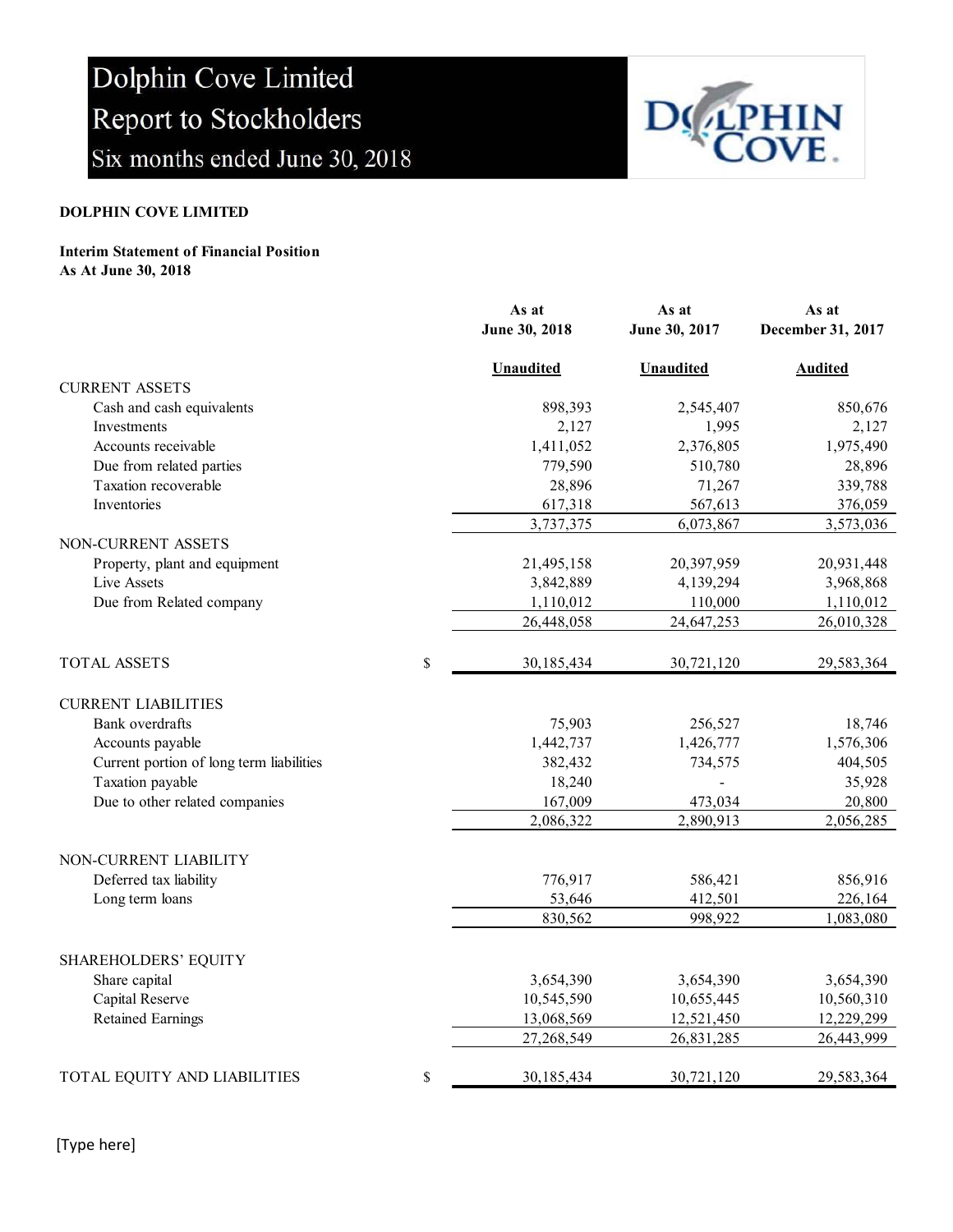

#### DOLPHIN COVE LIMITED

Group Interim Statement of Profit or Loss and Other Comprehensive Income Six months ended June 30, 2018

|                                                                                                                                                             | 6 Months<br><b>Ended</b><br>June 30, 2018 | <b>6 Months</b><br><b>Ended</b><br>June 30, 2017 | 3 Months<br><b>Ended</b><br>June 30, 2018 | 3 Months<br><b>Ended</b><br>June 30, 2017 | Year<br><b>Ended</b><br>December 31, 2017 |
|-------------------------------------------------------------------------------------------------------------------------------------------------------------|-------------------------------------------|--------------------------------------------------|-------------------------------------------|-------------------------------------------|-------------------------------------------|
| OPERATING REVENUE:                                                                                                                                          | <b>Unaudited</b>                          | <b>Unaudited</b>                                 | <b>Unaudited</b>                          | Unaudited                                 | <b>Audited</b>                            |
| Dolphin Attraction Revenue                                                                                                                                  | 4,240,899                                 | 4,909,815                                        | 1,938,288                                 | 2,486,205                                 | 9,136,730                                 |
| Ancillary Services Revenue                                                                                                                                  | 3,486,145                                 | 3,747,126                                        | 1,936,284                                 | 1,883,562                                 | 7,496,406                                 |
| Overall Revenue                                                                                                                                             | 7,727,044                                 | 8,656,941                                        | 3,874,572                                 | 4,369,767                                 | 16,633,136                                |
| Less: Direct Costs                                                                                                                                          | 655,906                                   | 472,400                                          | 361,481                                   | 250,561                                   | 1,639,020                                 |
| Gross Profit                                                                                                                                                | 7,071,138                                 | 8,184,541                                        | 3,513,091                                 | 4,119,206                                 | 14,994,116                                |
| Gain on disposal of property, plant & equipment                                                                                                             |                                           |                                                  |                                           |                                           | 440                                       |
| Live assets retired<br>Other income                                                                                                                         | 131,299                                   | 1,484                                            | 129,977                                   | 1,484                                     | 99                                        |
|                                                                                                                                                             | 7,202,438                                 | 8,186,025                                        | 3,643,069                                 | 4,120,690                                 | 14,994,655                                |
| OPERATING EXPENSES:                                                                                                                                         |                                           |                                                  |                                           |                                           |                                           |
| Selling                                                                                                                                                     | 1,825,025                                 | 2,173,295                                        | 874,354                                   | 1,097,024                                 | 4,571,456                                 |
| Other operations                                                                                                                                            | 1,690,420                                 | 1,846,468                                        | 813,974                                   | 1,027,118                                 | 3,679,140                                 |
| Administrative                                                                                                                                              | 1,286,505                                 | 1,305,730                                        | 737,311                                   | 671,517                                   | 2,678,228                                 |
|                                                                                                                                                             | 4,801,950                                 | 5,325,493                                        | 2,425,639                                 | 2,795,659                                 | 10,928,824                                |
| Profit before finance income and costs                                                                                                                      | 2,400,487                                 | 2,860,532                                        | 1,217,429                                 | 1,325,031                                 | 4,065,831                                 |
| Finance income                                                                                                                                              | 27,456                                    | 151,691                                          | (36, 668)                                 | 85,749                                    | 43,279                                    |
| Finance costs                                                                                                                                               | (142, 366)                                | (197, 786)                                       | (67, 424)                                 | (96, 492)                                 | (277, 141)                                |
| Gain on disposal of investments                                                                                                                             |                                           |                                                  |                                           |                                           | 105,126                                   |
| Profit Before taxation                                                                                                                                      | 2,285,577                                 | 2,814,437                                        | 1,113,337                                 | 1,314,288                                 | 3,937,095                                 |
| Taxation                                                                                                                                                    | (250, 811)                                | (211,200)                                        | (124, 951)                                | (103, 617)                                | (405,000)                                 |
| Profit for the period                                                                                                                                       | \$<br>2,034,766                           | 2,603,237                                        | 988,386                                   | 1,210,671                                 | 3,532,095                                 |
| Earnings per stock unit                                                                                                                                     | $0.52\epsilon$                            | 0.66c                                            | 0.25c                                     | 0.31c                                     | 0.9 <sub>e</sub>                          |
| Other comprehensive income:<br>Items that are or may be reclassified to profit or loss:<br>Fair value appreciation of available-for-sale investments, being |                                           |                                                  |                                           |                                           |                                           |
| total other comprehensive income<br>Realised gain on disposal of available-for-sale investments                                                             |                                           |                                                  |                                           |                                           | 9,523                                     |
| recognised in statement of profit or loss                                                                                                                   |                                           |                                                  |                                           |                                           | (105, 126)                                |
|                                                                                                                                                             |                                           |                                                  |                                           |                                           | (95, 603)                                 |
| Total comprehensive income                                                                                                                                  | \$<br>2,034,766                           | 2,603,237                                        | 988,386                                   | 1,210,671                                 | 3,436,492                                 |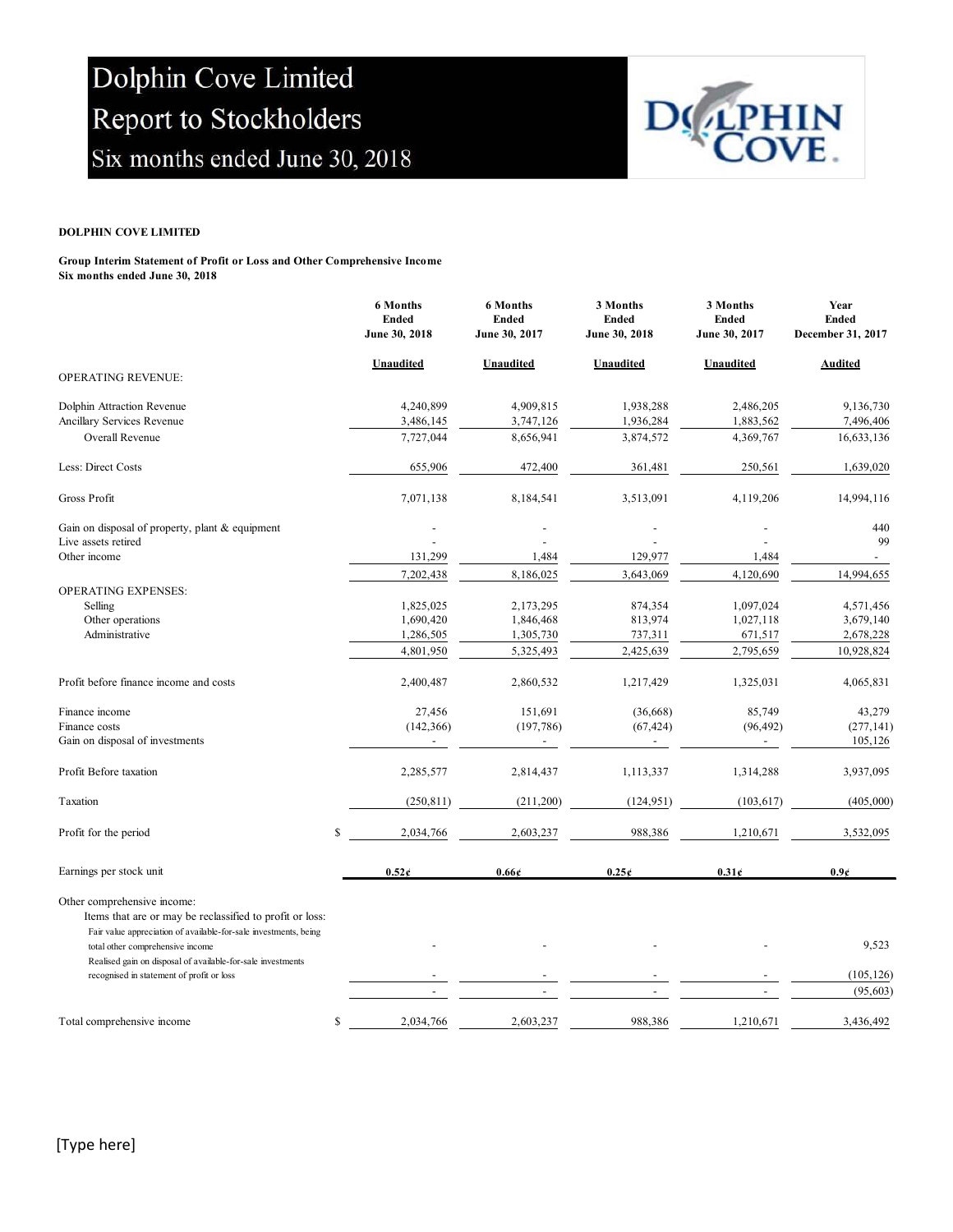

### DOLPHIN COVE LIMITED

Group Interim Statement of Changes in Stockholders' Equity

Six months ended June 30, 2018

|                                                                                             | <b>6 Months</b><br><b>Ended</b><br>June 30, 2018<br><b>Unaudited</b> | <b>6 Months</b><br><b>Ended</b><br>June 30, 2017<br><b>Unaudited</b> | Year<br><b>Ended</b><br>December 31, 2017<br><b>Audited</b> |
|---------------------------------------------------------------------------------------------|----------------------------------------------------------------------|----------------------------------------------------------------------|-------------------------------------------------------------|
| Balances at beginning of period                                                             | \$<br>26,443,999                                                     | 25,441,329                                                           | 25,441,329                                                  |
| Transactions with owners of the company:<br>Dividends                                       | (1,210,216)                                                          | (1,213,281)                                                          | (2,433,822)                                                 |
| Total comprehensive income:<br>Profit for the period                                        | 2,034,766                                                            | 2,603,237                                                            | 3,532,095                                                   |
| Other comprehensive income:<br>Fair value appreciation of<br>available-for-sale investments |                                                                      |                                                                      | 9,523                                                       |
| Realised gain on disposal of<br>available-for-sale investments                              | \$                                                                   |                                                                      | (105, 126)                                                  |
| Balance at end of period                                                                    | \$<br>27, 268, 549                                                   | 26,831,285                                                           | 26,443,999                                                  |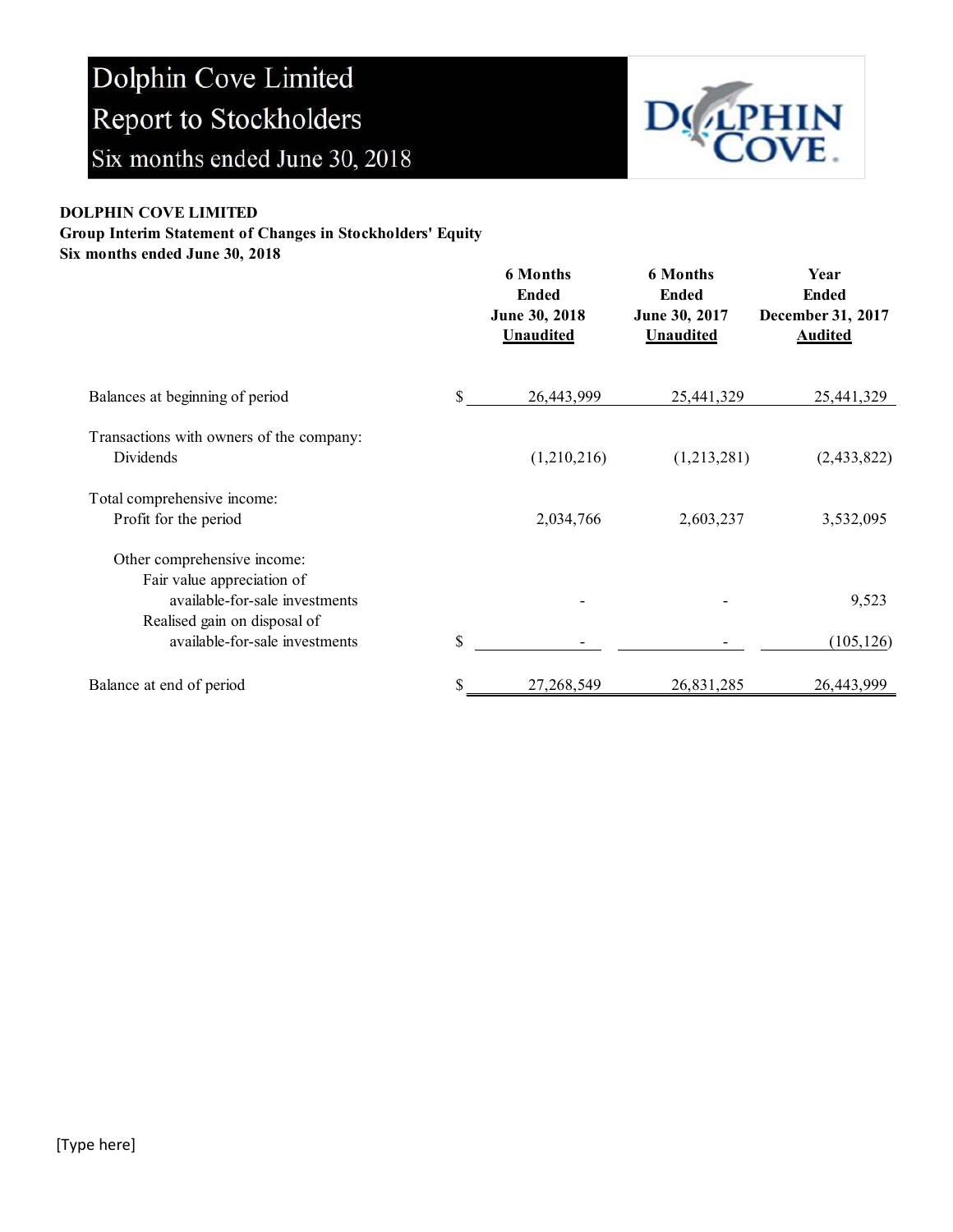

#### DOLPHIN COVE LIMITED

#### Group Interim Statement of Cash Flows Six months ended June 30, 2018

|                                                         | <b>6 Months</b><br><b>Ended</b><br>June 30, 2018<br><b>Unaudited</b> | <b>6 Months</b><br><b>Ended</b><br>June 30, 2017<br>Unaudited | Year<br><b>Ended</b><br>December 31, 2017<br><b>Audited</b> |
|---------------------------------------------------------|----------------------------------------------------------------------|---------------------------------------------------------------|-------------------------------------------------------------|
| CASH FLOWS FROM OPERATING ACTIVITIES                    |                                                                      |                                                               |                                                             |
| Profit for the period                                   | 2,034,766                                                            | 2,603,237                                                     | 3,532,095                                                   |
| Adjustments for:                                        |                                                                      |                                                               |                                                             |
| Depreciation and amortisation                           | 351,879                                                              | 406,640                                                       | 1,071,037                                                   |
| Gain on disposal of property, plant and equipment       |                                                                      |                                                               | (440)                                                       |
| Gain on disposal of Investments                         |                                                                      |                                                               | (105, 126)                                                  |
| Live assets retired                                     |                                                                      |                                                               |                                                             |
| Interest income                                         | (27, 456)                                                            | (151, 691)                                                    | (7,181)                                                     |
| Interest expense                                        | 142,366                                                              | 197,786                                                       | 28,110                                                      |
| Impairment loss on trade receivables                    |                                                                      |                                                               | 79,245                                                      |
| Taxation                                                | 241,749                                                              | 211,200                                                       | 405,000                                                     |
| Operating profit before changes in working capital      | 2,743,304                                                            | 3,267,172                                                     | 5,002,740                                                   |
| Accounts receivable                                     | 564,438                                                              | (677, 297)                                                    | (355, 227)                                                  |
| Inventories                                             | (241, 259)                                                           | (223, 911)                                                    | (32, 356)                                                   |
| Accounts payable                                        | (133, 569)                                                           | 487,559                                                       | 325,908                                                     |
| Due from/to related parties                             |                                                                      | 473,034                                                       | (1,312)                                                     |
| Cash generated from operations                          | 2,932,915                                                            | 3,326,557                                                     | 4,939,753                                                   |
| Interest paid                                           | (24, 804)                                                            |                                                               | (118,066)                                                   |
| Income tax paid                                         | (250, 811)                                                           |                                                               | (451, 341)                                                  |
| Net cash provided by operating activities               | 2,657,301                                                            | 3,326,557                                                     | 4,370,346                                                   |
| CASH FLOWS FROM INVESTING ACTIVITIES                    |                                                                      |                                                               |                                                             |
| Interest received                                       | 1,746                                                                | 1,972                                                         | 7,181                                                       |
| Additions to property, plant and equipment              | (563, 710)                                                           | (280,990)                                                     | (1,406,435)                                                 |
| Proceeds from disposal of property, plant and equipment | 32                                                                   |                                                               | 3,848                                                       |
| Additions to live assets                                |                                                                      | (336, 446)                                                    | (410, 160)                                                  |
| Due from related company                                | (311,094)                                                            | (319, 176)                                                    | 200                                                         |
| Proceed from sales of investments                       |                                                                      |                                                               | 307,433                                                     |
| Net cash provided/(used) by investing activities        | (873, 026)                                                           | (934, 640)                                                    | (1, 497, 933)                                               |
| CASH FLOWS FROM FINANCING ACTIVITIES                    |                                                                      |                                                               |                                                             |
| Dividends paid                                          | (1,210,216)                                                          | (1,213,281)                                                   | (2, 433, 822)                                               |
| Long term liabilities, net                              | (583, 498)                                                           |                                                               | (716,905)                                                   |
| Net cash (used)/provided by financing activities        | (1,793,714)                                                          | (1, 213, 281)                                                 | (3,150,727)                                                 |
| Net increase in cash resources                          | (9, 440)                                                             | 1,178,636                                                     | (278, 314)                                                  |
| Cash resources at beginning of the period               | 831,930                                                              | 1,110,244                                                     | 1,110,244                                                   |
| CASH RESOURCES AT END OF PERIOD                         | 822,490                                                              | 2,288,880                                                     | 831,930                                                     |
| Comprising:                                             |                                                                      |                                                               |                                                             |
| Cash and cash equivalents                               | 898,393                                                              | 2,545,407                                                     | 850,676                                                     |
| [Type here]Bank overdrafts                              | (75, 903)                                                            | (256, 527)                                                    | (18, 746)                                                   |
| \$                                                      | 822,490                                                              | 2,288,880                                                     | 831,930                                                     |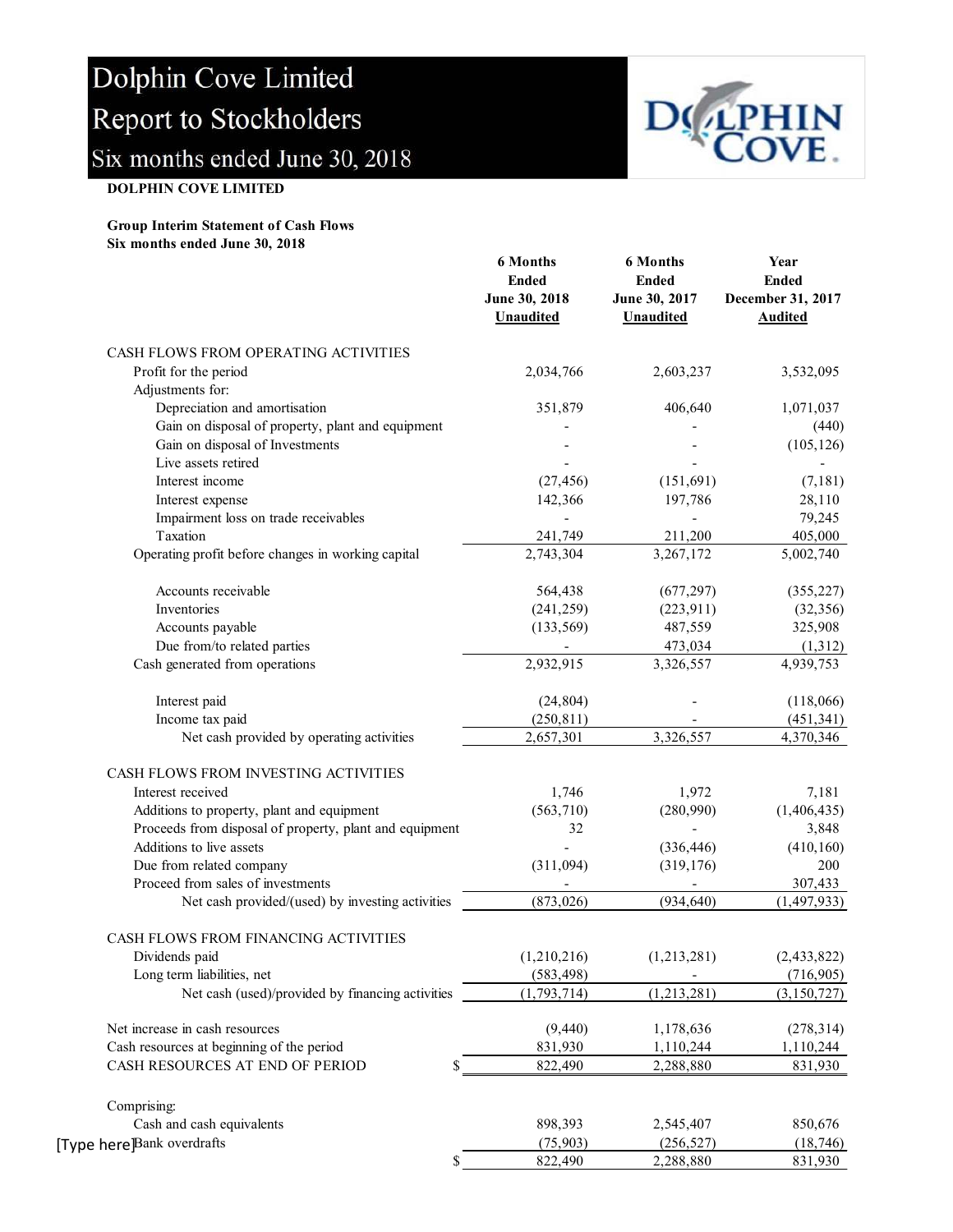

## Selected Explanatory Notes Six months ended June 30, 2018

## 1. Corporate structure and principal activities

(a) Dolphin Cove Limited (the company) is incorporated and domiciled in Jamaica and its registered office and principal place of business is located at Belmont Road, Ocho Rios, St. Ann, Jamaica, W.I.

The principal activities of the company are the operation of marine parks and adventure programmes and ancillary operations such as restaurants, gift shops and photography at several locations in Jamaica.

The company's shares were listed on the Junior Market of the Jamaica Stock Exchange on December 21, 2010. (b) The company and its wholly-owned subsidiaries, as listed below, are collectively referred to as "the Group".

(i) Dolphin Cove (Negril) Limited was incorporated in Jamaica, on May 11, 2010, and commenced operations in September 2010. Its principal place of business is located at Point, Lucea, Hanover, Jamaica W.I. and it owns the real estate in Hanover which is now leased to the company.

(ii) Too Cool Limited is incorporated in the Cayman Islands and owns land and buildings from which the company operates. (iii) Cheshire Hall Limited was incorporated on June 22, 2012 as a St. Lucian International Business Company (IBC), controlled by the company through a deed. Its wholly-owned subsidiary, DCTCI Limited was incorporated in the Turks and Caicos Islands and owns land on which the Group intends to develop an attraction.

(iv) Balmoral Dolphins Limited is a St. Lucian IBC, incorporated on April 5, 2012.Its wholly-owned subsidiary, Dolphin Cove TCI Limited, was incorporated in the Turks & Caicos Islands for the intended purpose of operating the attraction to be developed by DCTCI Limited.

(v) SB Holdings Limited was incorporated on November 4, 2013, as a St. Lucian IBC. Its wholly-owned subsidiary, Marine Adventure Park Limited, was also incorporated in St. Lucia and purchased land in St. Lucia on which the Group intends to develop an attraction.

(c) Effective January 8, 2016, World of Dolphins Inc. holds 79.99% of shares issued by Dolphin Cove Limited. World of Dolphins, Inc. is a subsidiary of Controladora Dolphin SA de C.V. (intermediate holding company), which is in turn a subsidiary of Dolphin Capital Company, S. de RL de C.V. (ultimate holding company), referred to as the "Dolphin Discovery group" or "the Wider Group". Both companies are incorporated in Mexico.

# 2. Statement of compliance and basis of preparation

These unaudited interim financial statements are prepared in accordance with IAS 34 "Interim Financial Reporting" and comply with International Financial Reporting Standards (IFRS) and their interpretations adopted by the International Accounting Standards Board and comply with the provisions of the Jamaican Companies Act. The condensed interim financial information should be read in conjunction with the annual audited financial statements of the Group and the company. The statements are expressed in United States dollars which is the functional currency of the Group.